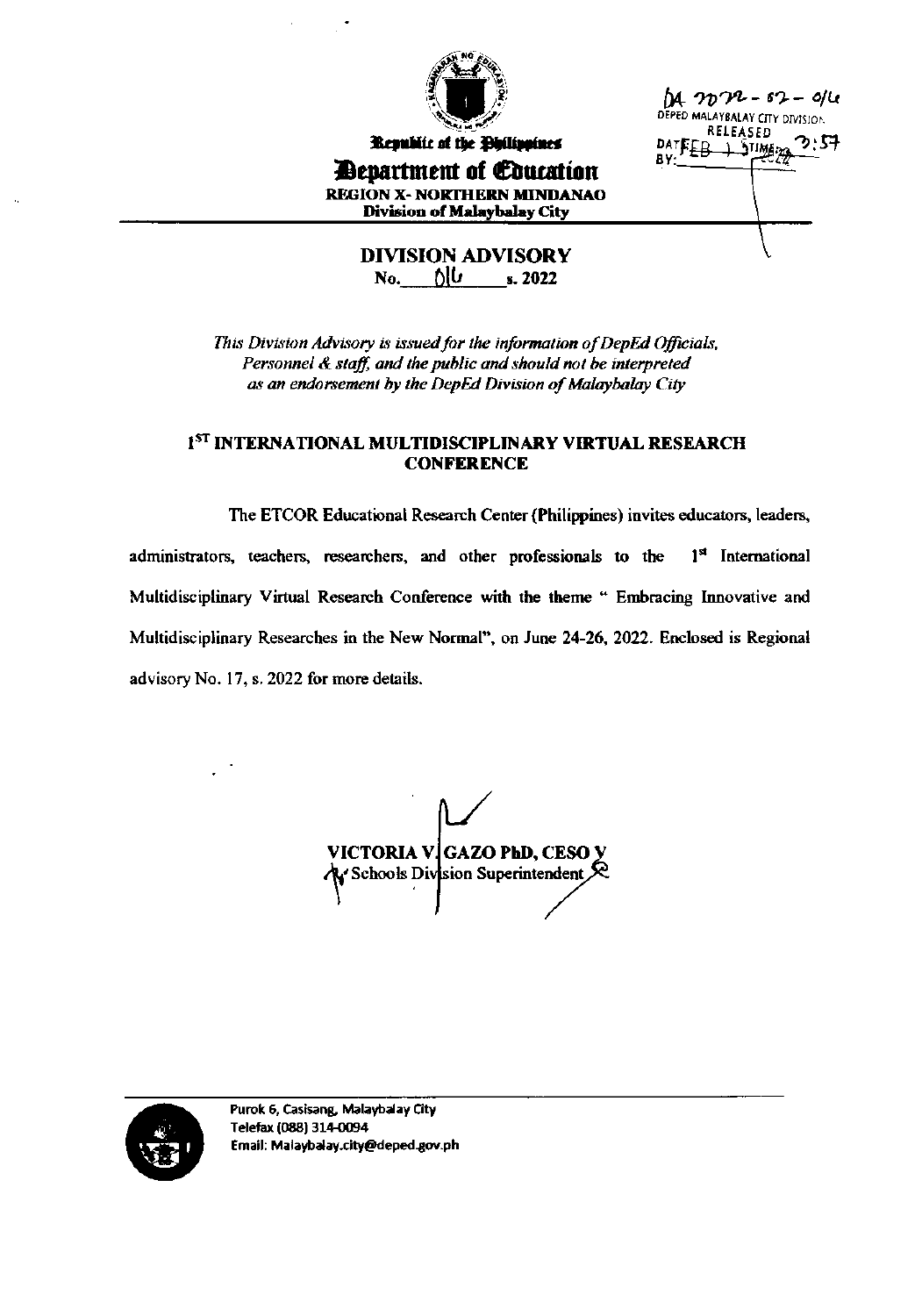$4022$  46/28 22.70305



Republic of the Dhilippines **Bevartment of Concation REGION X - NORTHERN MINDANAO**  0364

**Office of the Regional Director** 

## Regional Advisory No.  $\left|\frac{1}{1}\right|$ , s. 2022

**January 25, 2022** In compliance with DepEd Order No. 8, s. 2013, this Advisory is issued not for endorsement per DO 28, s. 2001, but for the information of DepEd Officials, personnel/staff, and the concerned public. (Visit deped 10.com)

### **1ST INTERNATIONAL MULTIDISCIPLINARY VIRTUAL RESEARCH CONFERENCE**

ETCOR Educational Research Center (Philippines) invites educators, leaders, administrators, teachers, researchers, and other professionals to its 1st International Multidisciplinary Virtual Research Conference with the theme "Embracing Innovative and Multidisciplinary Researches in the New Normal," on June 24-26.

Attached are copies of the invitation and other documents for reference.

For information and appropriate action.

DR. ARTURO B. BAYOCOT, CESO III **Regional Director** 

p.p.

DR. VICTOR G. DE GRACIA JR., CESO V **Assistant Regional Director** 

 $Code:$ 

/PPRD-anne



DepEd Regional Office X, Zone 1, Upper Balulang, Cagayan de Oro City (088) 856-3932 | (088) 881-3137 | (088) 881-3031 Department of Education Region 10 region10@deped.gov.ph http://deped10.com

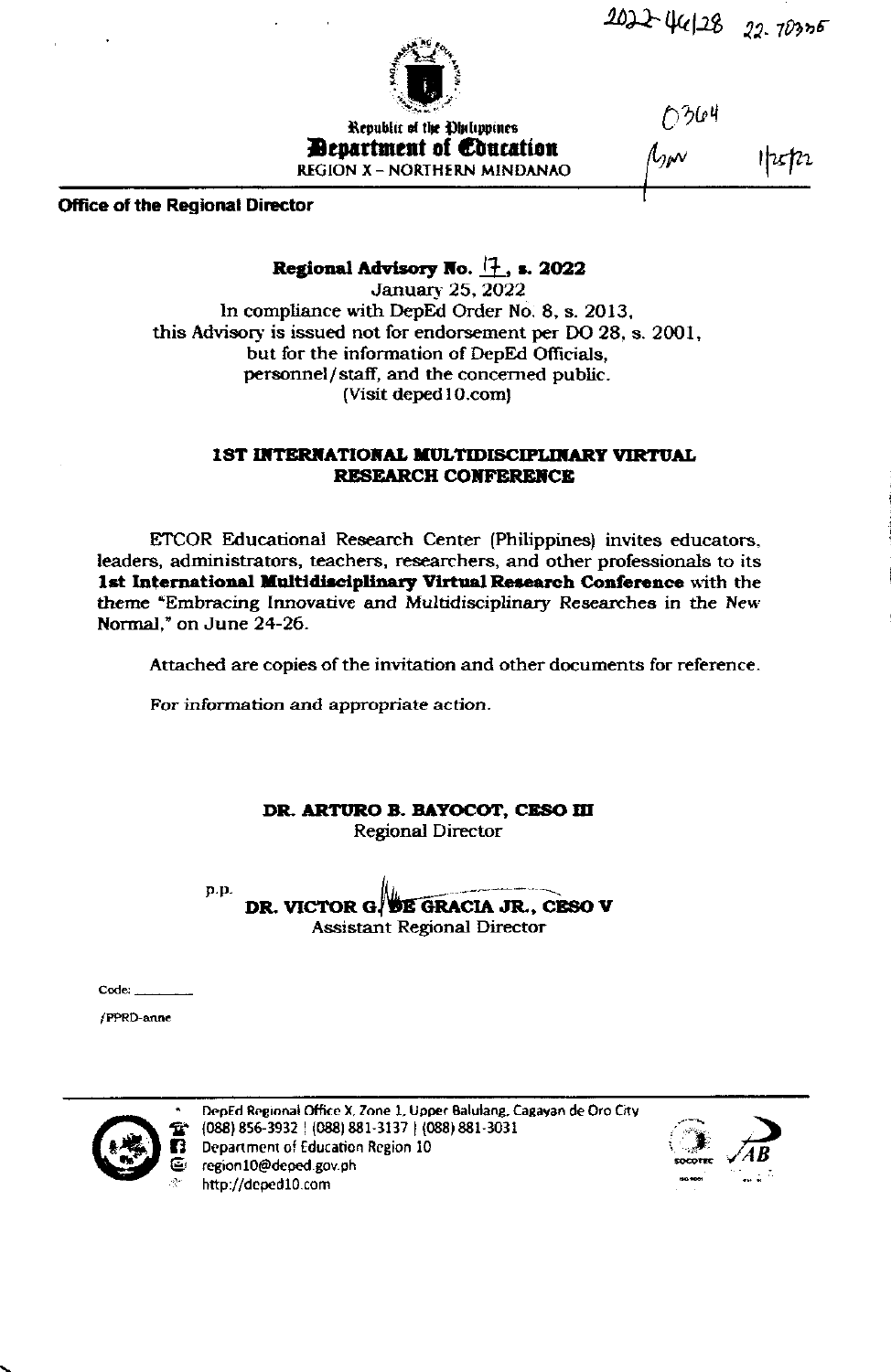

January 17, 2022

DR. ARTURO B. BAYOCOT, CESO III **Regional Director Department of Education Regional Office X Republic of the Philippines** 

Dear Dr. Bayocot:

ETCOR Educational Research Center (Philippines), in collaboration with the Philippine Nurses Association - Hail Region Chapter (Kingdom of Saudi Arabia), the Mirwais Neeka Institute of Higher Education (Afghanistan), and the Mabalacat City College, Pampanga (Philippines) will conduct its 1<sup>st</sup> International Multidisciplinary Virtual Research Conference on June 24-26, 2022 with the theme "Embracing Innovative and Multidisciplinary **Researches in the New Normal**".

The complete details of the said conference are found in the attached ETCOR Memorandum No. 3, s. 2022 (ETCOR's 1st International Multidisciplinary Virtual Research Conference). Also attached in this letter is our template for personal invitation which can be used by interested participants and/or presenters.

We would like to request from your good office to please help us disseminate this event, specially to teachers, school administrators, researchers, and other professionals.

For more information and/or clarifications about this communication, you may contact us mobile number 0939-202-9035 and/or e-mail address via embracingthecultureofresearch@gmail.com.

Thank you and keep safe and healthy!

One with you in embracing the culture of research,

vumej DR. JULI# S. BERAME Chair, 1st IMVRC2022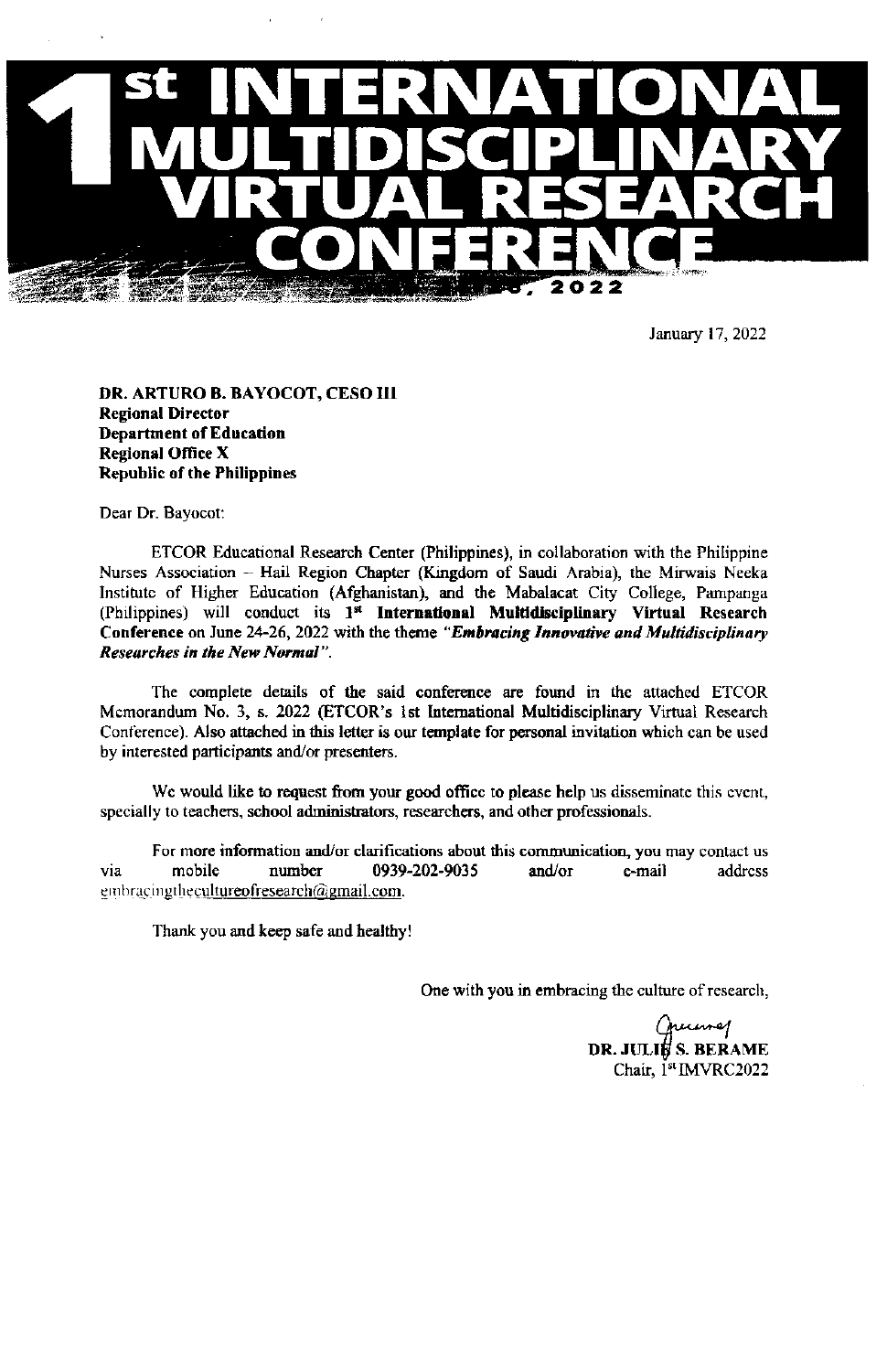

Sta. Ana, Pampanga, Philippines

Mobile Number: 0939-202-9035 / e-mail address: embracingthecultureofresearch@gmail.com

#### **ETCOR Memorandum No. 3, s. 2022**

| <b>DATE</b>    |                             | <b>January 14, 2022</b>                                              |
|----------------|-----------------------------|----------------------------------------------------------------------|
| TΟ             |                             | ETCOR's Research Consultants and all others concerned                |
| <b>FROM</b>    | ÷                           | Dr. Julie S. Berame, Event Chairperson                               |
| <b>SUBJECT</b> | $\mathcal{L}^{\mathcal{L}}$ | 1st International Multidisciplinary Virtual Research Conference 2022 |
|                |                             |                                                                      |

Dear ETCOR Research Consultants and all others concerned.

ETCOR Educational Research Center (Philippines), in collaboration with the Philippine Nurses Association - Hail Region Chapter (Kingdom of Saudi Arabia), the Mirwais Neeka Institute of Higher Education (Afghanistan), and the Mabalacat City College, Pampanga (Philippines), will conduct its "1st International Multidisciplinary Virtual Research Conference" on June 24-26, 2022, Friday to Sunday. The theme of the event is "Embracing Innovative and Multidisciplinary Researches in the New Normal".

#### A. Aim

ETCOR's 1st International Multidisciplinary Virtual Research Conference is part of the research center's mission to bring the benefits among faculty, researchers, and scientists, including the sharing of ideas and best practices across disciplines. The event aims to bring together leading academic scientists, researchers and research scholars to exchange and share their experiences and research results on all aspects of education, health, digitalization, and sustainability. It also provides a premier multidisciplinary platform for researchers, practitioners and educators to present and discuss the most recent innovations, trends, and concerns, as well as practical challenges encountered and solutions adopted in the fields of education, health, digitalization, and sustainability.

#### **B.** Beneficiary

The Bahay Pag-ibig Home for the Aged (Bahay Pag-ibig) has been selected as a beneficiary of ETCOR's 1st International Multidisciplinary Virtual Research Conference. It is a home for elderlies - old men and women - located at the Holy Angel Village, Barangay Telabastagan, City of San Fernando, Pampanga, Philippines. Waived discounts of the participants from ETCOR and its partner-organizations/institutions shall be donated to the Bahay Pag-ibig. Additionally, to ensure that the said beneficiary is given priority, an amount of Ten thousand pesos (PHP 10,000) [USD200] was already donated in advance by ETCOR to the Bahay Pag-ibig to help the latter in its expenses, specifically during this time of pandemic. Said amount shall be deducted from the would be waived discounts specifically allotted for the said beneficiary.

 $\mathbf{1}$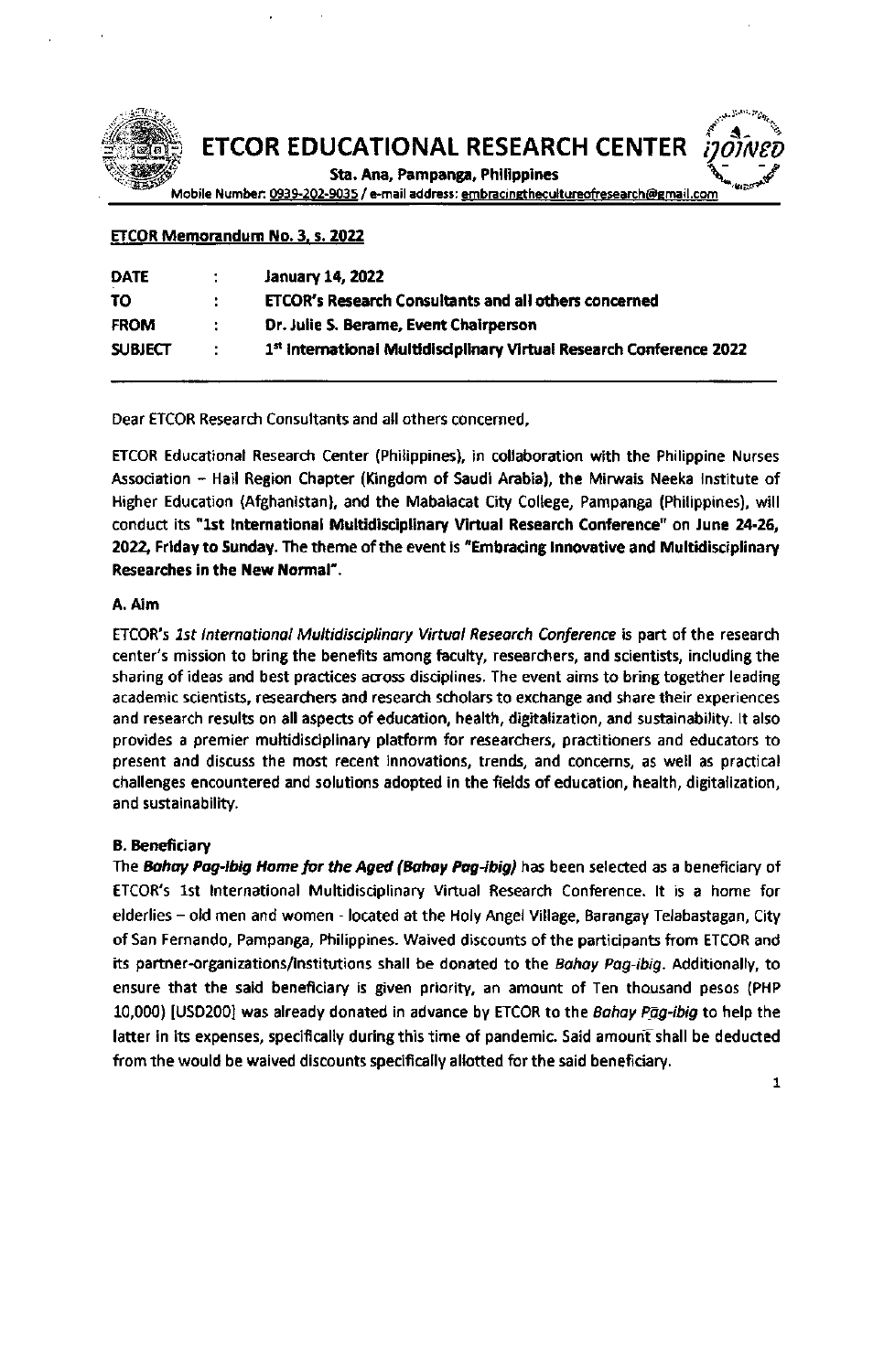

#### **C. Call for Contributions**

Prospective authors are encouraged to contribute to, and help, shape the conference through submissions of their research abstracts. Also, high quality research contributions describing original and unpublished results of conceptual, constructive, empirical, experimental, or theoretical work in all areas of education, digitalization and sustainability are cordially invited for presentation at the conference. The conference solicits contributions of abstracts that address themes and topics of the conference, including figures, tables and references of novel research materialS.

#### D. Guidelines and Instructions for Authors

Before the submission of abstract entry, all concerned are enjoined to follow the guidelines and instructions as follow:

#### Abstract Format / Strudure

Title: The title should not exceed 18 words and should be set in title case. The title should be concise, specific, and easily comprehensible to readers. First letter of the substantive words in the title are in upper case (Font size is 14; single space).

Authors: All persons who qualify for authorship should be listed as authors. However, the corresponding author must ensure that each author listed has substantially contributed or participated sufficiently in the work and is responsible for that pafticular portion of the manuscript. (5ingle space)

- Last name and first name (Font size is 12 with subscript; only first letter in the name should be capitalized)
- Complete affiliation, along with the country (Font size is 12; only first letter of the word should be capitalized)
- E-mail address (mandatory for the corresponding author) (Font size is 12; Italic)

Abstract Contents (Introduction, Aim, Methodology, Results, Conclusion): The abstract should not be less than 250 words and shall not exceed 300 words without sub-heading such as Aim, methodology (research design, sampling technique, number of respondents/ subjects, instrumentation, treatment of data), results / findings, and conclusion. It should provide a clear description of the objective(s) of the study, demonstrate the methodology used, and summarize the study's prime condusion(s). In the end, a statement regarding the study's significance to a potentially wider audience should be advised. Do not indent. (Single space)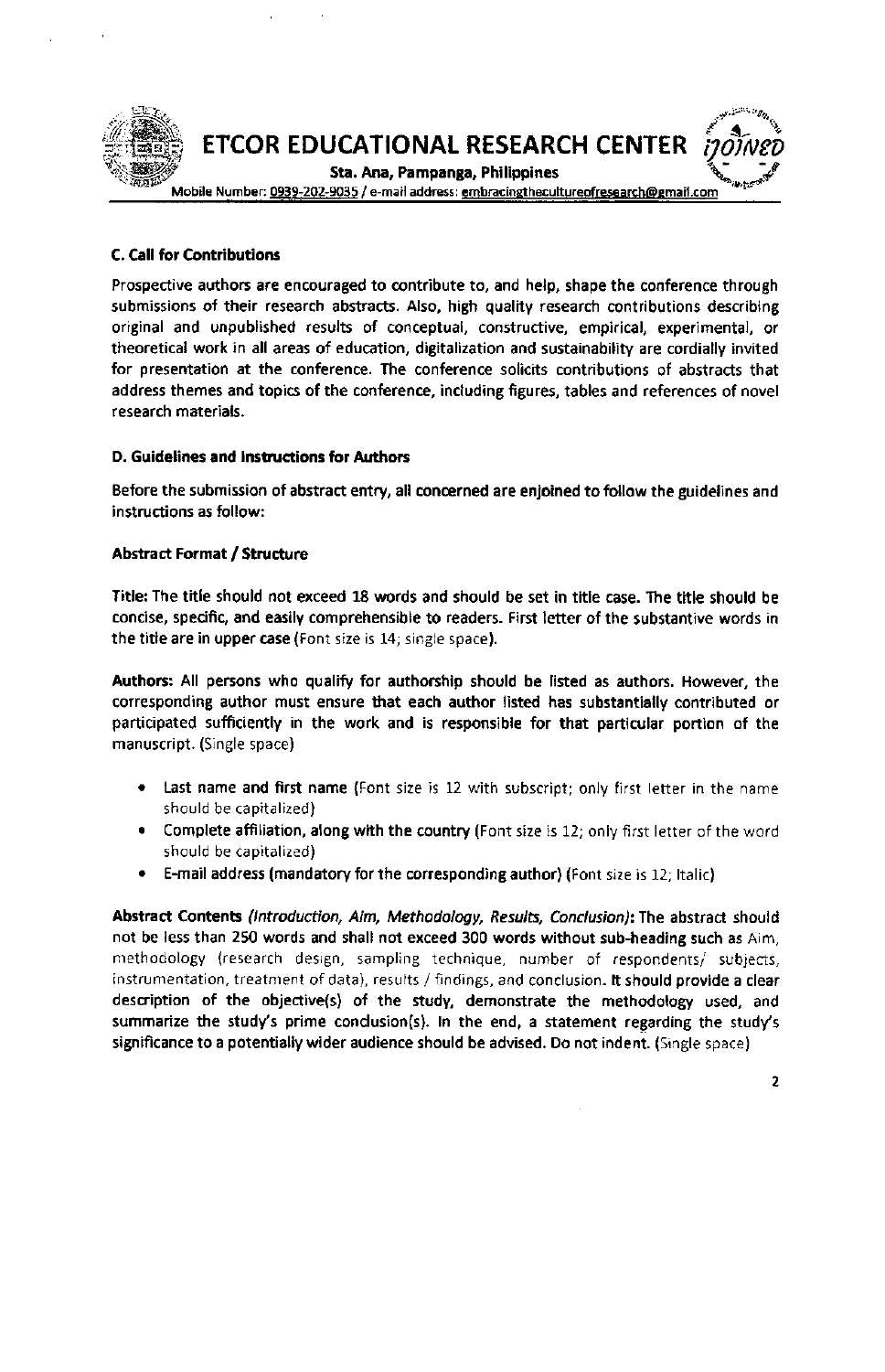

Keywords: Authors can provide 5 to7 keywords, The first letter of word should only be upper case, the succeeding keywords should be all in lower case, and keywords should be separated by a comma (,).

#### Ethical Guidelines

For manuscripts reporting medical studies that involve human or animal subjects, the ethics committee that approved the study must be identifled in the manuscript, For studies involving human subjects, all work must conform to the recognized standards as per the Institution Ethics Review Committee. In case of any experiments involving animals, authors must provide a declaration that all measures were taken to avoid animal suffering at each stage and also must furnish a detailed description of the procedures used.

All concerned are advised to ensure that their submission meets the conference's strict guidelines for accepting scholarly papers.

#### E. Conference Proceedingr

All submitted conference abstracts will be blind peer reviewed by three competent reviewers.

#### F. Event Dates

| $\bullet$ | <b>Abstract Submission Due</b>                                                                                                                                                                                                      |    | <b>Until May 1, 2022</b>  |
|-----------|-------------------------------------------------------------------------------------------------------------------------------------------------------------------------------------------------------------------------------------|----|---------------------------|
|           | <b>Submit abstract via this link:</b> All and the state of the state of the state of the state of the state of the state of the state of the state of the state of the state of the state of the state of the state of the state of |    | - 小作品 一般の読みながら            |
| $\bullet$ | Notification of Final Acceptance/Rejection :                                                                                                                                                                                        |    | Until May 15, 2022        |
|           | • Early Bird Registration                                                                                                                                                                                                           | ÷. | Until May 31, 2022        |
|           | • Conference Registration Due                                                                                                                                                                                                       | ÷. | <b>Until June 7, 2022</b> |
|           | • Conference Date                                                                                                                                                                                                                   |    | June 24-26, 2022          |

#### G. Call for Papers 2022

ETCOR's 1st International Multidisciplinary Virtual Research Conference accepts abstracts with topics which include, but not limited to, the following:

- . Academic General Practice
- . academic Professional Development
- . Biotechnology / lnnovation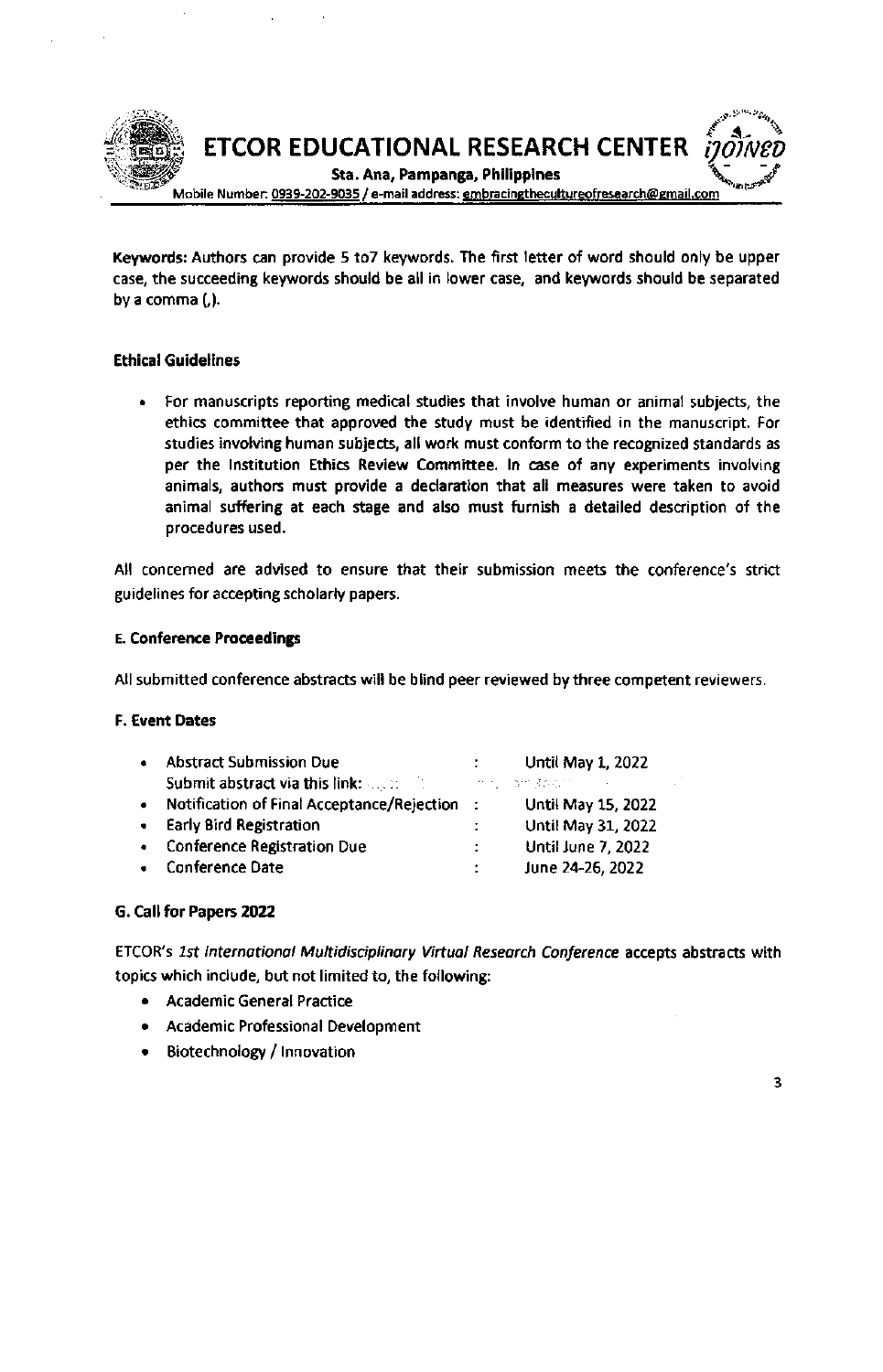

### Sta. Ana, Pampanga, Philippines

Mobile Number: 0939-202-9035 / e-mail address: embracingthecultureofresearch@gmail.com

- **Climate Change and Environmental Sustainability**
- Education, Learning, and Sustainable Development
- Digital Transformation of Higher Education System in Sustainable Education  $\bullet$
- Digitalization in Education for Sustainable Development  $\bullet$
- Health / Global Pandemic Resiliency in Education  $\bullet$
- Entrepreneurship  $\bullet$
- **Business Management**

| <b>Oral Presenter</b>                                  | Php 3,000.00 (60 dollars - for foreign participant)<br>(to be paid upon acceptance of the paper for presentation)                 |
|--------------------------------------------------------|-----------------------------------------------------------------------------------------------------------------------------------|
| Non-Presenter /                                        | Php 1,000.00 (20 dollars - for foreign non-participant)                                                                           |
| <b>Participant</b>                                     | (to be paid upon registration)                                                                                                    |
| <b>Early Bird Registration</b>                         | Php 2,500.00 (Presenter)<br>Php 800.00 (Participant)                                                                              |
| <b>ETCOR's Research</b><br><b>Research Consultants</b> | Php 2,400.00 (48 dollars for foreign Research Consultants)<br>(This means that ETCOR's Research Consultants have 20%<br>discount) |
| <b>ETCOR's partner</b><br>organizations, institutions  | Php 2,100.00 (42 dollars for foreign partner organizations,<br>institutions or companies)                                         |

#### H. Participant Types / Registration Fees

All conference materials will be digitally delivered. Conference registration includes the following digital materials:

(This means that ETCOR's partner organizations,

institutions or companies have 30% discount)

#### **E-Certificates to be given:**

existing MOA with ETCOR)

or companies (with

- Certificate of Recognition (Presenter/Abstract)
- **Certificate of Participation**
- **Certificate of Attendance**

1. Oral Presentation will be done through recorded digital presentation that is made using digital technology including embedded digital elements (texts, tables, graphs, PowerPoint, or videos).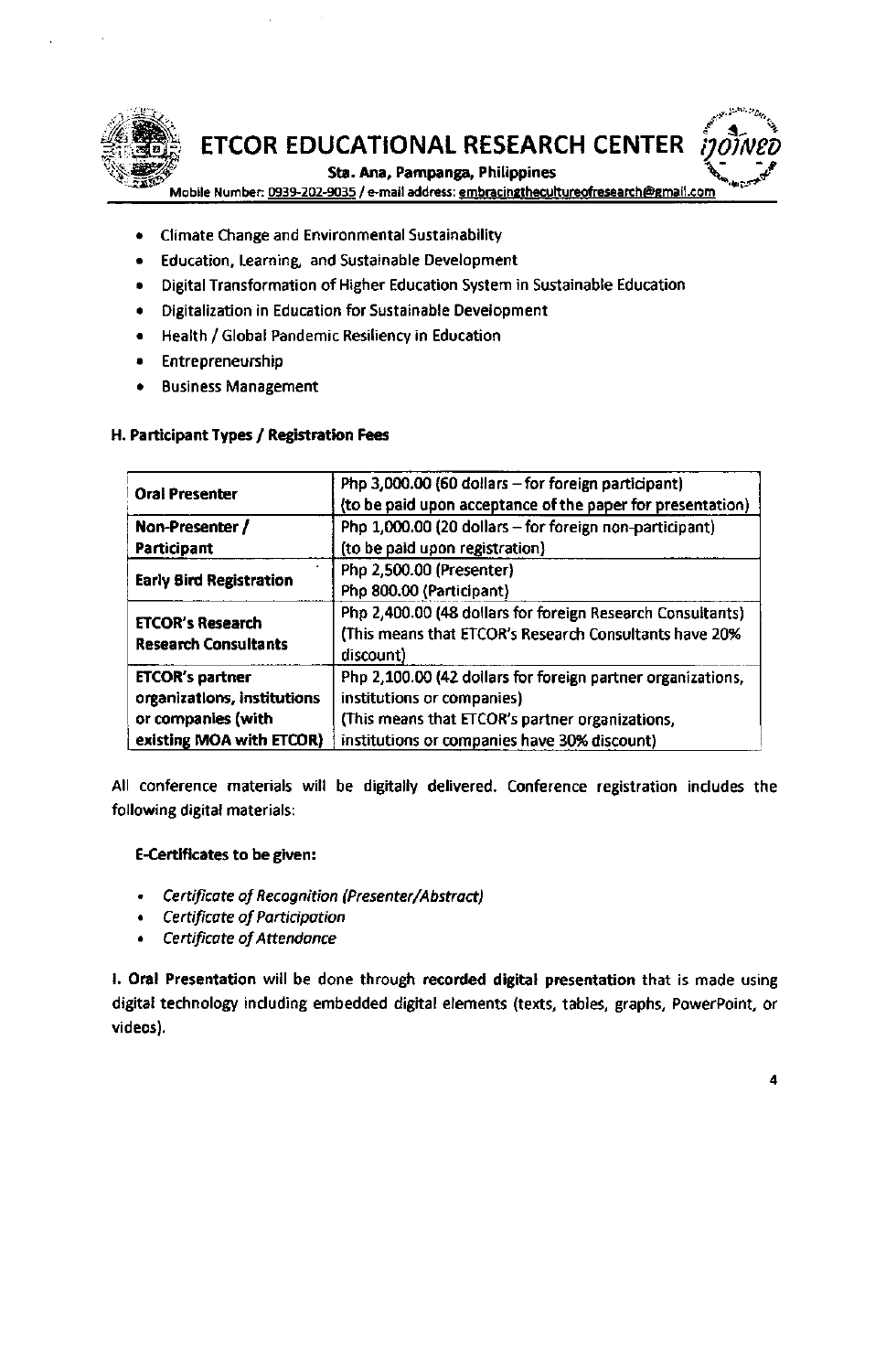

#### Awards:

- 1. Best Research Presentation for each session
- 2. Best Abstract for each session

#### J. Best Research Presentater per session

#### **Scoring Rubric for Best Research Presenter**

| Category      | <b>Scoring Criteria</b>                                                                                                                | Score |
|---------------|----------------------------------------------------------------------------------------------------------------------------------------|-------|
|               | The type of presentation is appropriate for the<br>topic and audience.                                                                 |       |
| Organization  | Information is presented in a logical sequence.<br>۰                                                                                   |       |
| $(15$ points) | Presentation appropriately cites references.<br>٠                                                                                      |       |
|               | Introduction is attention-getting, lays out the<br>۰<br>problem well, and establishes a framework for the<br>rest of the presentation. |       |
|               | Technical terms are well-defined in language<br>appropriate for the target audience.                                                   |       |
|               | Presentation contains accurate information.<br>٠                                                                                       |       |
| Content       | Material included is relevant to the overall<br>۰<br>message/purpose.                                                                  |       |
| (45 points)   | Appropriate amount of material is prepared, and<br>points made reflect well their relative importance.                                 |       |
|               | There is an obvious conclusion summarizing the<br>presentation.                                                                        |       |
|               | Speaker maintains good eye contact with the<br>audience and is appropriately animated.                                                 |       |
|               | Speaker uses a clear, audible voice.<br>۰                                                                                              |       |
|               | Good language skills and pronunciation are used.<br>۰                                                                                  |       |
| Presentation  | Visual aids are well prepared, informative,<br>effective, and not distracting.                                                         |       |
| (40 points)   | Length of presentation is within the assigned time<br>٠<br>limits.                                                                     |       |
|               | Information was well communicated.                                                                                                     |       |
| <b>Score</b>  | <b>Total Points</b>                                                                                                                    |       |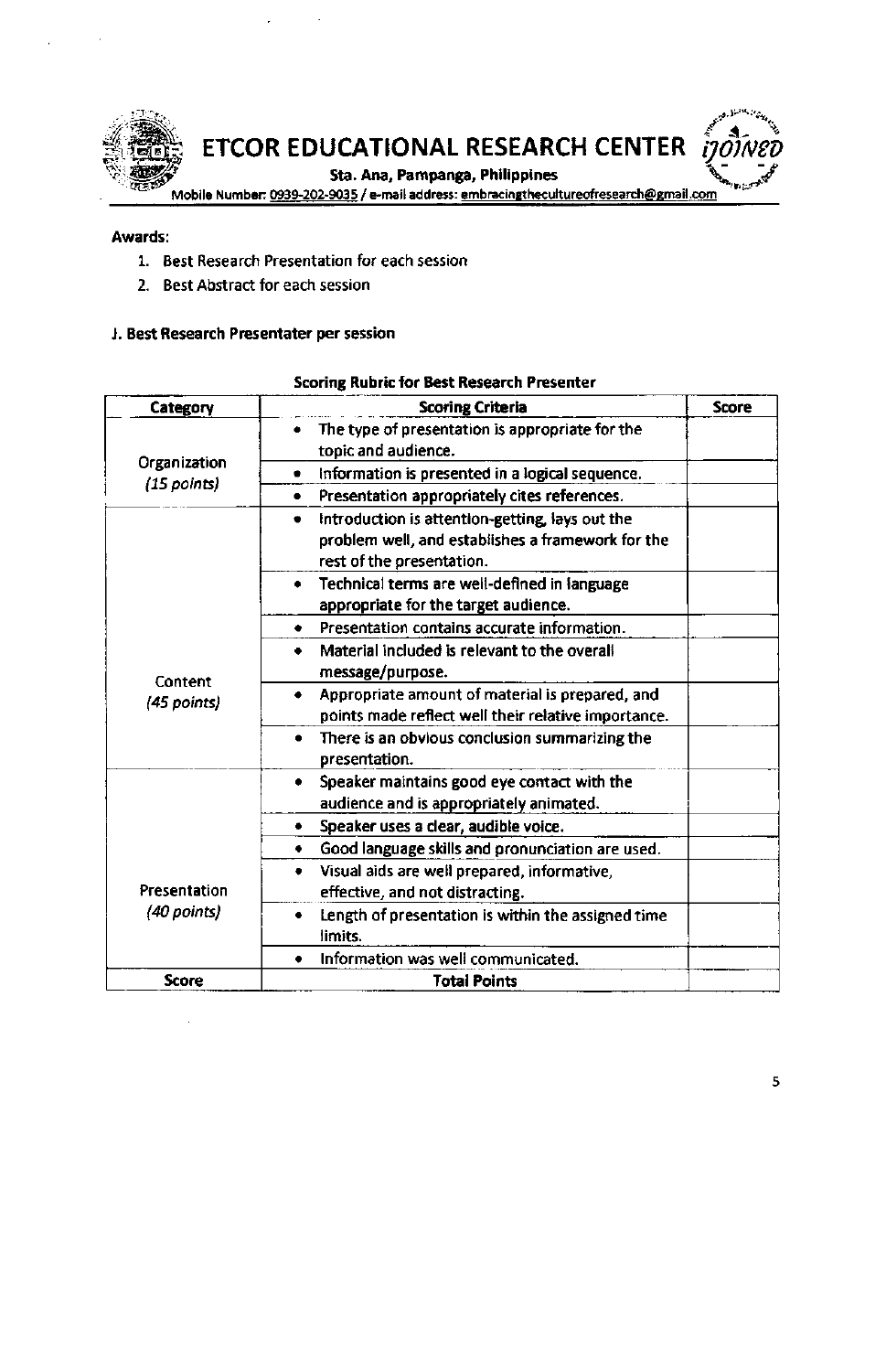

Sta. Ana, Pampanga, Philippines



Mobile Number: 0939-202-9035 / e-mail address: embracingthecultureofresearch@gmail.com

#### K. Best Abstract per session

#### Research **Score Abstract** 10 points 7 point 3 points Components \* Describes and connects **Describes and connects** \* Describes and the subject and the subject and connects subject and background to the background to the background to the purpose of the purpose of the purpose of the **INTRODUCTION** investigation in an investigation, but is investigation, but lacks organized, specific and somewhat disorganized, organization, lacks concise manner. somewhat lacking in specific details or is specifics or somewhat overly wordy. wordy. \* Discusses the methods \* Discusses the methods \* Discusses the methods or resources used to or resources used to or resources used in study the subject of the study the subject of the the investigation, but **METHODS** investigation in an investigation, but is lacks organization. organized, specific and somewhat disorganized, lacks specific details or concise manner. somewhat lacking is overly wordy, in specifics or somewhat wordy \* States results, including \* States results including \* Provides no results, or quantitative data, but quantitative data, in an does not explain why **RESULTS** organized, specific and is somewhat results were not concise manner. disorganized, somewhat possible. lacking in specifics or somewhat wordy. \* Provides an \* Provides an \* Provides a conclusion interpretation of interpretation of that lacks results, if any, in a clear results, if any, but in a organization, lacks **CONCLUSION** and concise manner somewhat disorganized specificity or is overly and specifically states or somewhat wordy wordy. what they mean to the manner or fails to state investigation. what the results mean to the investigation.

#### **Scoring Rubric for Best Abstract**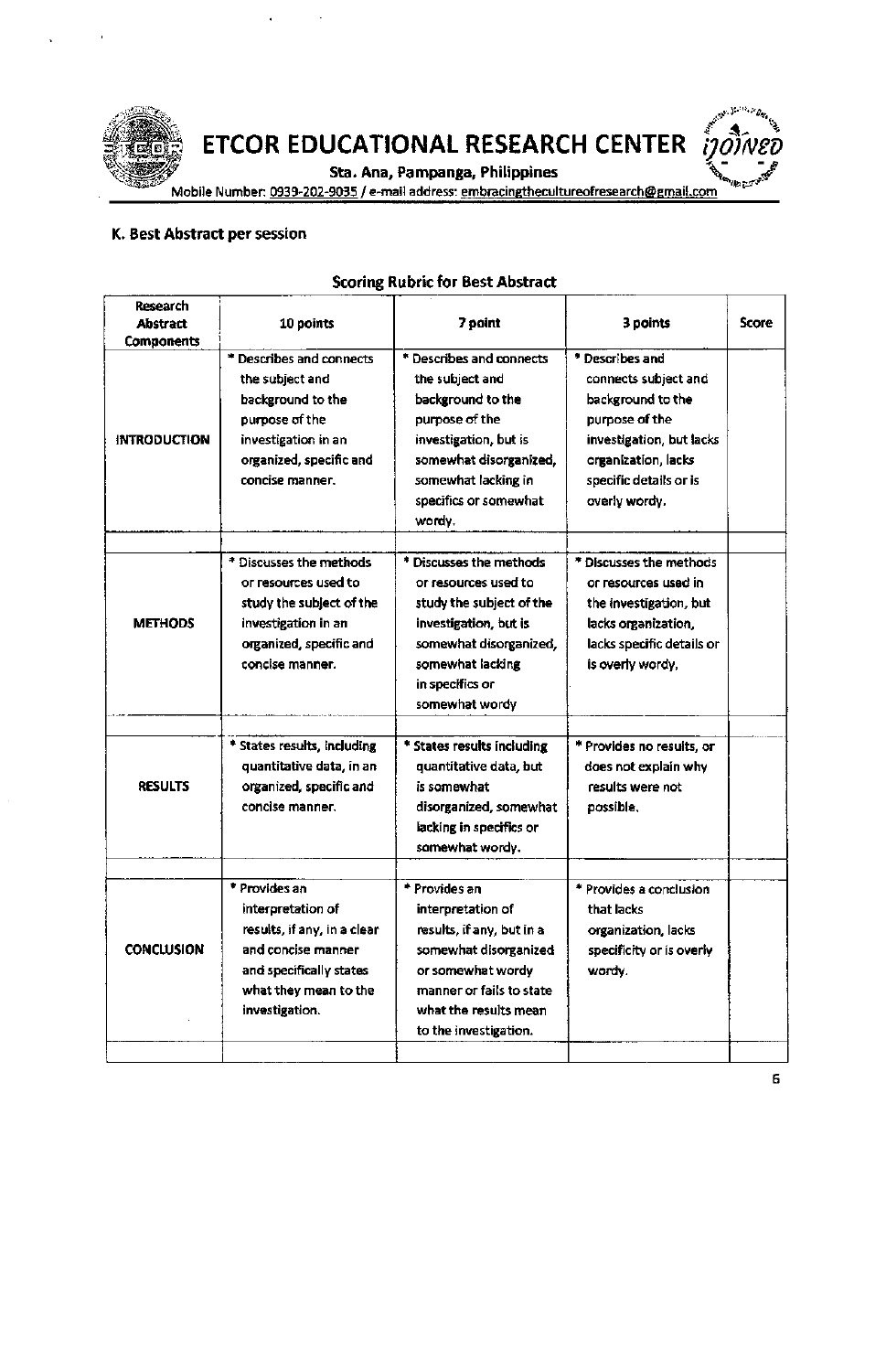



Sta. Ana, Pampanga, Philippines

Mobile Number: 0939-202-9035 / e-mail address: embracingthecultureofresearch@gmail.com

|              | * Contains no errors in | * Contains no more than | * Contains three or more |  |
|--------------|-------------------------|-------------------------|--------------------------|--|
| LANGUAGE USE | language use.           | two errors in           | errors in language       |  |
|              |                         | language use.           | use.                     |  |
|              |                         |                         |                          |  |

The program for the event and the members of the committee will be issued in separate memoranda.

All previous issuances/memoranda and/or other communications inconsistent with this Memorandum are deemed repealed, revoked, and/or superseded accordingly.

For more information and/or clarifications regarding this Memorandum, please coordinate with 0939-202-9035 address mobile number and/or e-mail **ETCOR** via embracingthecultureofresearch@gmail.com.

For your information and guidance.

One with you in embracing the culture of research,

inej JULIE S. BERAME, PhD **Event Chairperson**